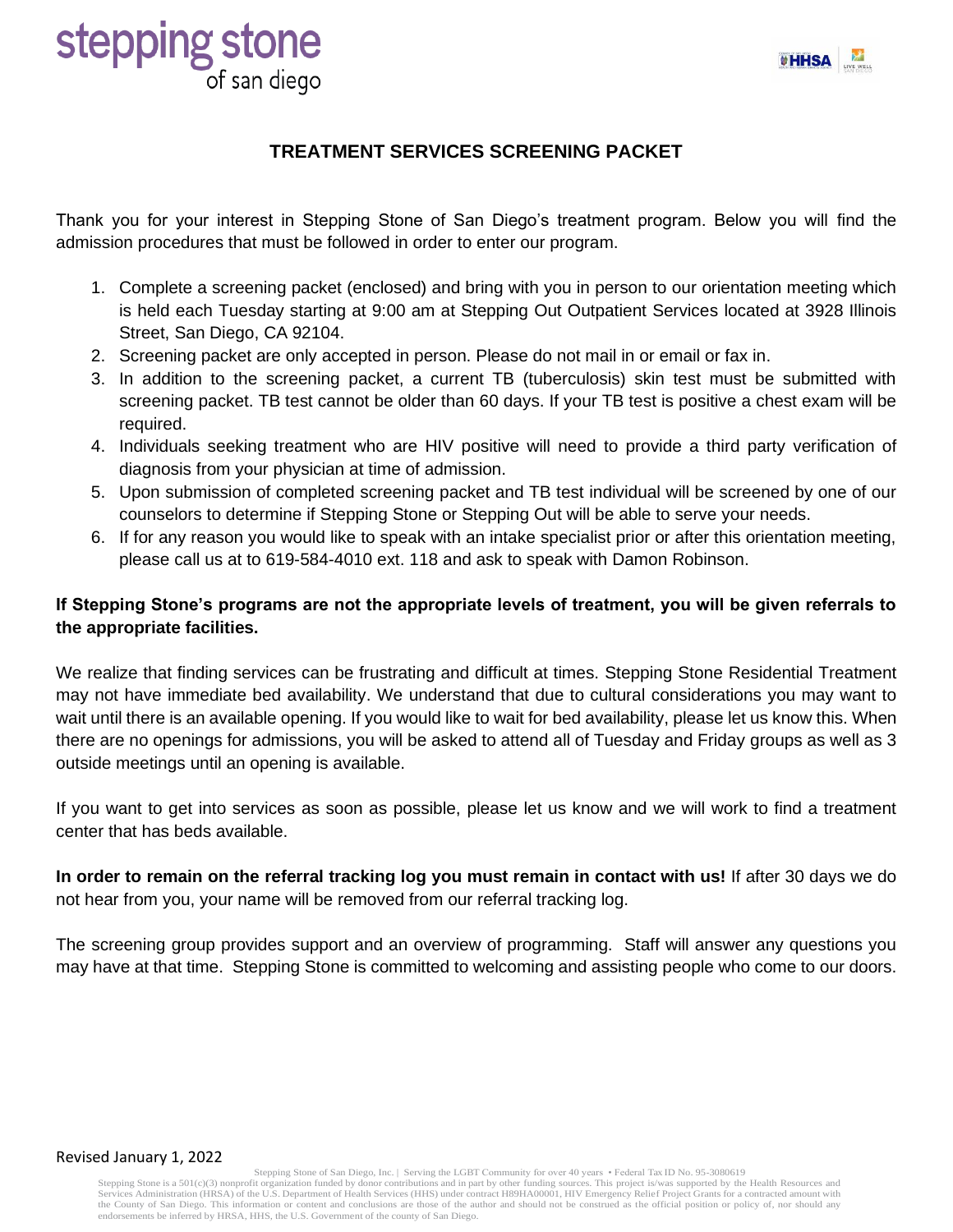

# **stepping stone**

#### **TREATMENT SERVICES WELCOMING POLICY**

Stepping Stone welcomes all individuals for services related to alcohol and drug addiction, and those in need of life-threatening recovery from co-occurring conditions. It is our mission to primarily serve the Gay, Lesbian, Bi-Sexual and Transgender community as well as all individuals seeking recovery. However, we recognize that our clients often have other medical and psychiatric conditions that interact with and impact their addiction. Persons with disabilities may request a reasonable accommodation for services animals and other types of assistance animals, including support animals, under the Fair Housing Act. We are committed to providing the most holistic and comprehensive recovery and treatment services for clients. In order to help clients achieve the best stabilization in all areas, we recognize the importance of integrating attention to these other medical and psychiatric issues throughout the treatment process at Stepping Stone. It is part of our program to provide referrals and support for linkages to services related to these other co-occurring conditions and to incorporate those services into the client's treatment plan and recovery process.

It is recognized that when a person enters Stepping Stone, he/she/they are reaching out for help and deserves a welcoming response. We take responsibility for assisting each person to make sure that he/she/they are connected to a relationship that integrates attention to his/her/their multiple needs while in addiction treatment. In addition, we are committed to making sure that the appropriate resources and referrals are made available whether the individual will be admitted to our treatment facility or not. The life of each person is precious, and we have an important part in welcoming him/her into sober, healthy living, including recovery from co-existing medical and psychiatric conditions.

If you have an experience that is different from what is described above, please feel free to contact the Case Manager, Sandra Koellmann, ASW at 619-584-4010 x 119 or at [sandra@steppingstonesd.org.](mailto:sandra@steppingstonesd.org) We appreciate and value your input.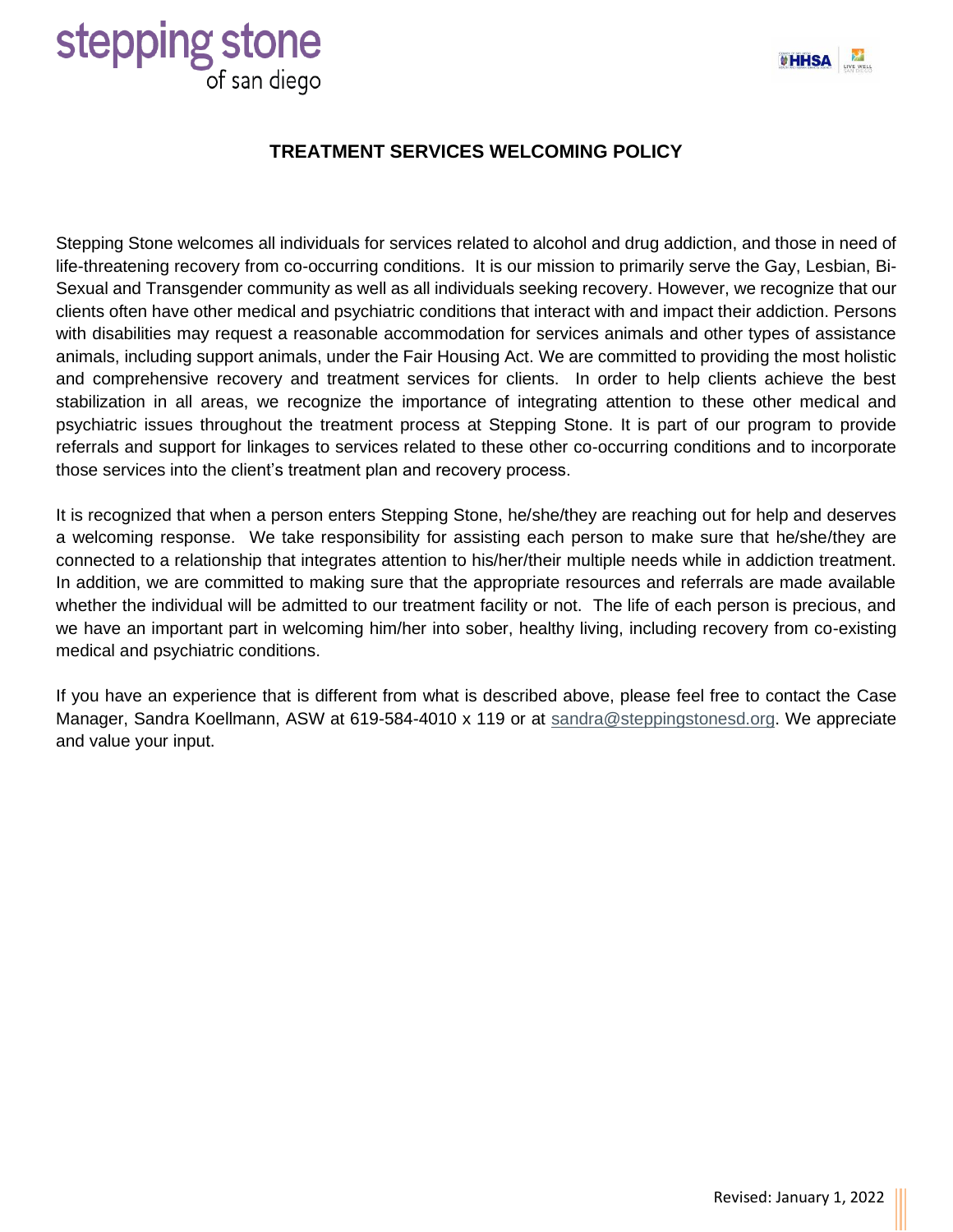



#### **TREATMENT SERVICES SCREENING INFORMATION**

|                                                                                                                                                               | Date: _________________________                                                                                       |  |  |
|---------------------------------------------------------------------------------------------------------------------------------------------------------------|-----------------------------------------------------------------------------------------------------------------------|--|--|
|                                                                                                                                                               |                                                                                                                       |  |  |
|                                                                                                                                                               |                                                                                                                       |  |  |
|                                                                                                                                                               | Best time to call? ______________ Email Address: _______________________________                                      |  |  |
| <b>Current Address:</b>                                                                                                                                       | <u> 1988 - Johann Harry Harry Harry Harry Harry Harry Harry Harry Harry Harry Harry Harry Harry Harry Harry Harry</u> |  |  |
|                                                                                                                                                               |                                                                                                                       |  |  |
| <b>Total Monthly Income:</b>                                                                                                                                  |                                                                                                                       |  |  |
| Source(s) of Income:<br>___ Employed<br>Unemployment<br>$\equiv$ SSI<br>$\overline{\phantom{0}}$ SSDI<br>$\frac{1}{2}$ SDI<br><b>Example 3</b> Family Support | How long _________________________                                                                                    |  |  |
| Valid form of identification:<br><b>NO</b><br><b>Social Security Card: YES</b>                                                                                | Valid ID card or driver's license: YES<br><b>NO</b>                                                                   |  |  |
| Please circle if you have Medi-Cal or private insurance                                                                                                       |                                                                                                                       |  |  |
| <b>Private Medical Insurance:)</b><br>Name of Carrier:<br>Name of insurance policy holder, social security # and DOB: ____________________                    | Policy or Group #:_______________                                                                                     |  |  |
| What substances are you having difficulty with?                                                                                                               |                                                                                                                       |  |  |
| Are you an IV user? (circle)<br><b>YES</b><br><b>NO</b>                                                                                                       | If yes, for how long? ________________                                                                                |  |  |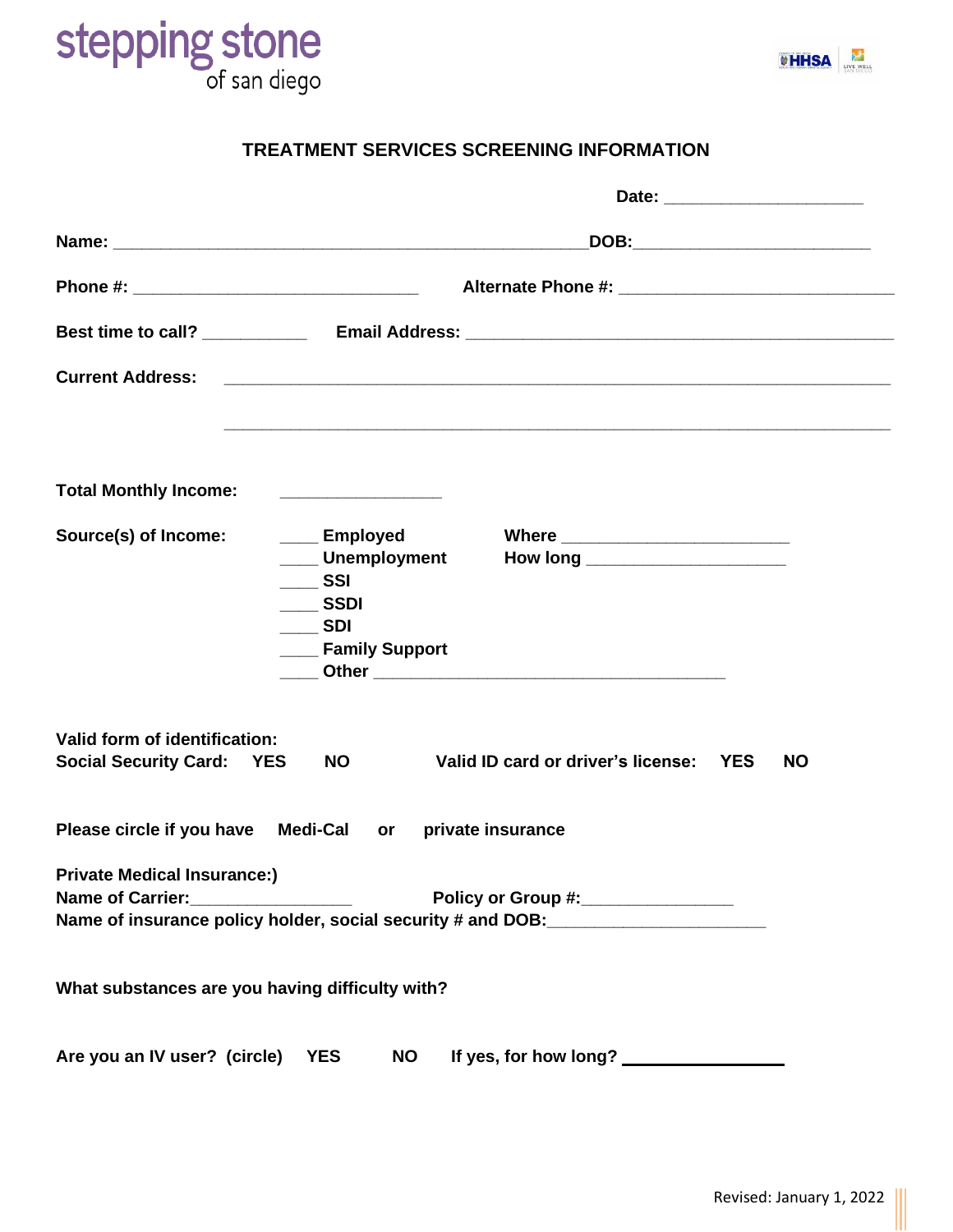



#### **Substance Use Treatment History**

| <b>Type of Program</b>                     | Name of Program | <b>Date Started and Ended</b> | Completed? |
|--------------------------------------------|-----------------|-------------------------------|------------|
| <b>Outpatient, Residential</b><br>or Detox |                 |                               | Yes / No   |
|                                            |                 |                               |            |
|                                            |                 |                               |            |
|                                            |                 |                               |            |
|                                            |                 |                               |            |
|                                            |                 |                               |            |
|                                            |                 |                               |            |
|                                            |                 |                               |            |
|                                            |                 |                               |            |
|                                            |                 |                               |            |
|                                            |                 |                               |            |
|                                            |                 |                               |            |
|                                            |                 |                               |            |

**Do you know anyone or are you in a relationship with someone that is currently receiving services from Stepping Stone (Residential, Outpatient or Alumni)? (circle) YES NO**

#### **LEGAL STATUS QUESTIONNAIRE**

- **1. Are you presently on parole or probation? (circle) YES NO**
- **2. Have you been arrested in the past 30 days and if so, what for?**
- **3. Please explain any incarceration since age of 18?**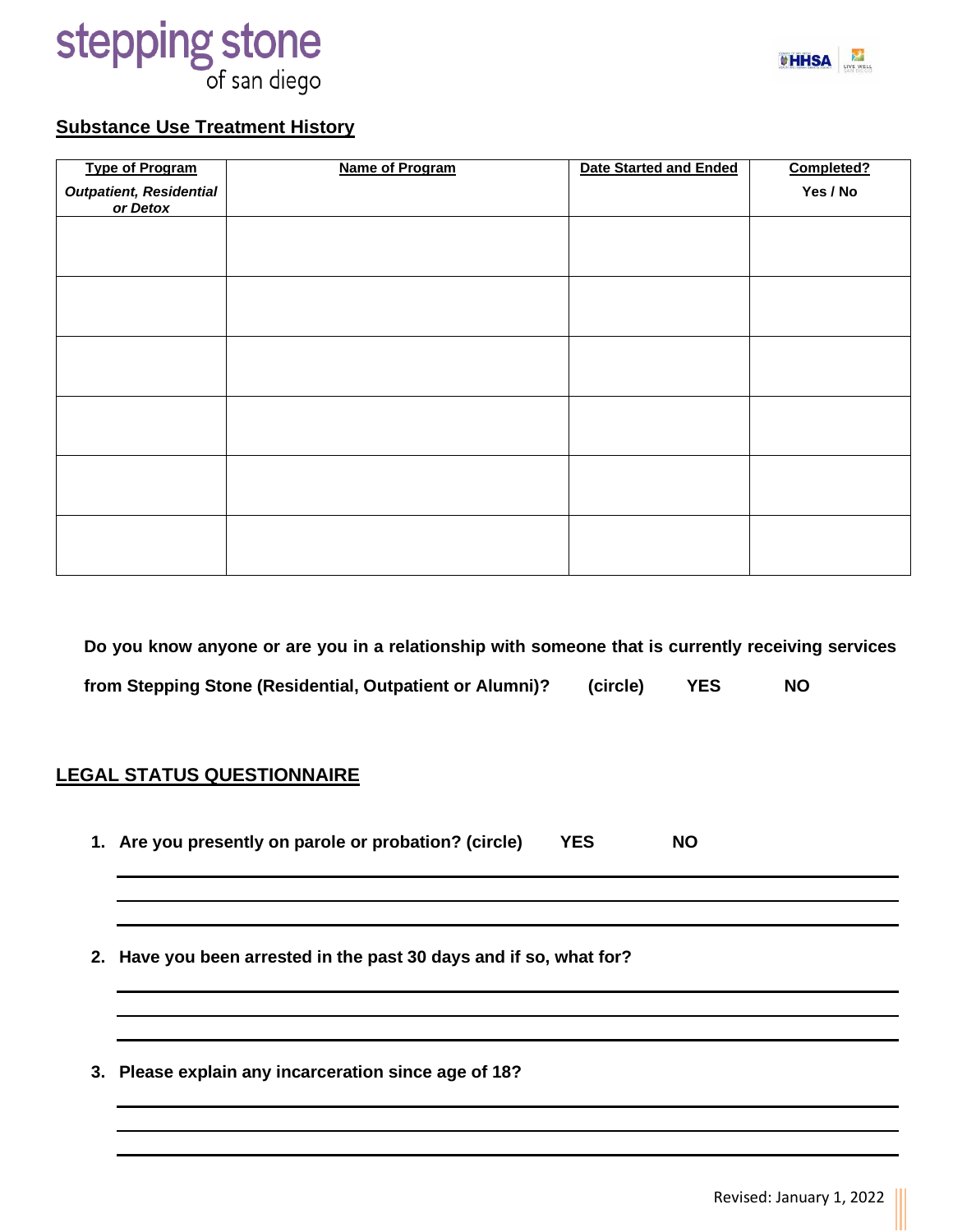## **stepping stone**<br>of san diego



#### **HEALTH STATUS QUESTIONAIRE**

| Do you have a primary doctor or medical provider? (circle) |        | YES | <b>NO</b> |
|------------------------------------------------------------|--------|-----|-----------|
| Doctor or Agency Name:                                     |        |     |           |
| <b>Phone Number:</b>                                       | Email: |     |           |

**Do you have any physical health issues such as diabetes, asthma, thyroid, high blood pressure or heart disease we should know about or that needs frequent attention with your doctor?**

**(This information should not affect your status on suitability to residential, but will help us in the screening process to meet your needs)**

**Do you have any allergies to food or medication? (Please list all)**

**(This information should not affect your status on suitability to residential, but will help us in the screening process to meet your needs)**

**Do you have any physical conditions or limitations (i.e. walking up and down stairs, vision or hearing) that have an impact on your daily life or functioning?**

**(This information should not affect your status on suitability to residential, but will help us in the screening process to meet your needs)**

| Do you have any chronic illness such as HIV? (circle) | <b>YES</b> | NO.               |  |
|-------------------------------------------------------|------------|-------------------|--|
| If yes, indicate diagnose:                            |            | Date of diagnosis |  |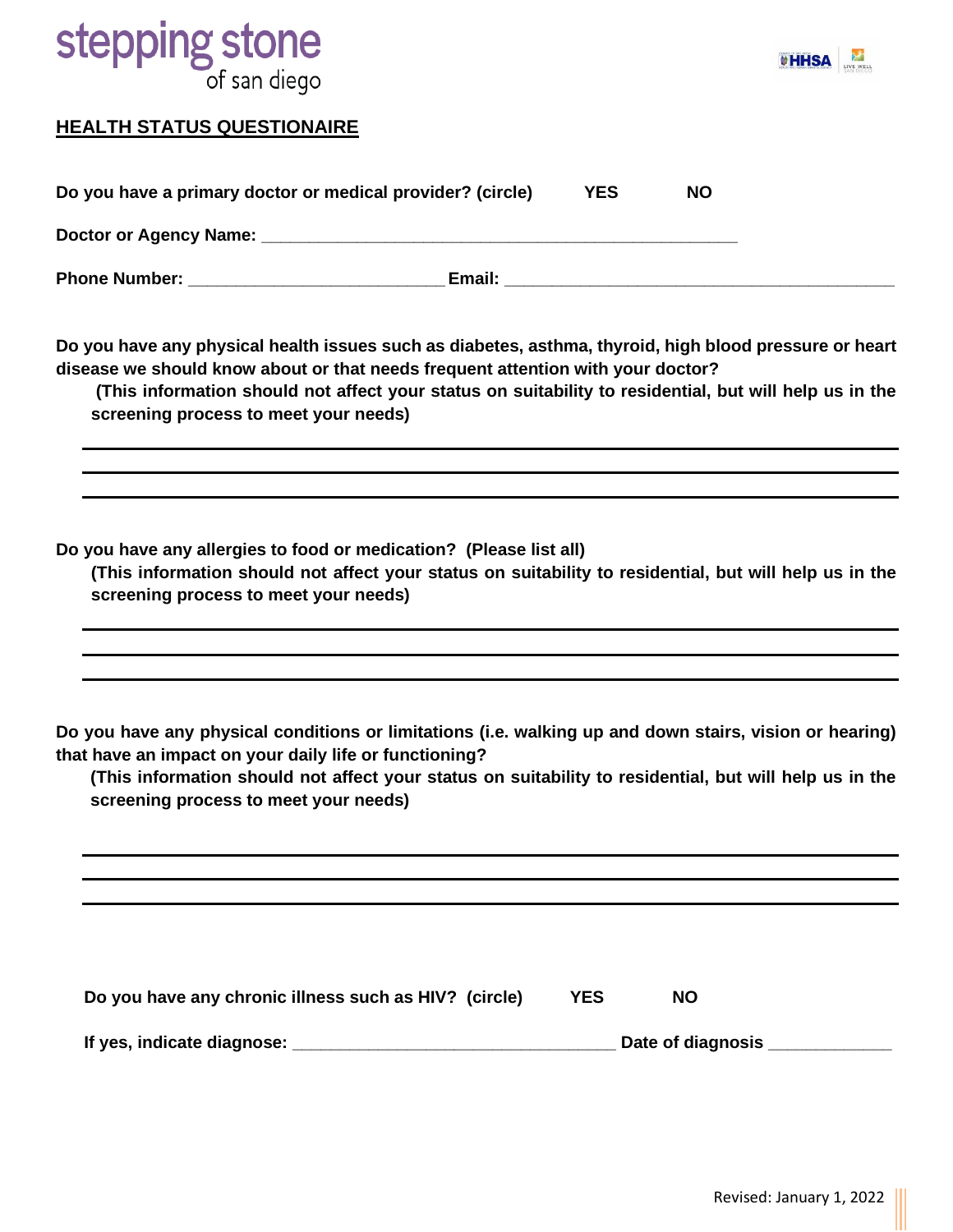# **stepping stone**



#### **MENTAL HEALTH INFORMATION**

Date of most recent hospitalization for psychological/ mental health problems: \_\_\_\_\_\_\_\_\_\_\_\_\_\_\_\_\_\_\_\_\_

**Reason for hospitalization: \_\_\_\_\_\_\_\_\_\_\_\_\_\_\_\_\_\_\_\_\_\_\_\_\_\_\_\_\_\_\_\_\_\_\_\_\_\_\_\_\_\_\_\_\_\_\_\_\_\_\_\_\_\_\_\_\_\_\_\_\_\_\_\_\_**

**Please list any psychiatric/ mental health diagnosis that you may have received.**

| 1. |  |
|----|--|
| 2. |  |
| 3. |  |
| 4. |  |
|    |  |

**Agency or name of Psychiatrist/Therapist: \_\_\_\_\_\_\_\_\_\_\_\_\_\_\_\_\_\_\_\_\_\_\_\_\_\_\_\_\_\_\_\_\_\_\_\_\_\_\_\_\_\_\_\_\_\_\_\_\_\_ Phone Number: \_\_\_\_\_\_\_\_\_\_\_\_\_\_\_\_\_\_\_\_\_\_\_\_\_\_\_Email: \_\_\_\_\_\_\_\_\_\_\_\_\_\_\_\_\_\_\_\_\_\_\_\_\_\_\_\_\_\_\_\_\_\_\_\_\_\_\_\_\_**

**\_\_\_\_\_\_\_\_\_\_\_\_\_\_\_\_\_\_\_\_\_\_\_\_\_\_\_\_\_\_\_\_\_\_\_\_\_\_\_\_\_\_\_\_\_\_\_\_\_\_\_\_\_\_\_\_\_\_\_\_\_\_\_\_\_\_\_\_\_\_\_\_\_\_\_\_\_\_\_\_\_\_\_\_\_\_\_\_**

#### **PRIOR MENTAL HEALTH TREATMENT HISTORY:**

| Type:                    | Agency:                            | <b>Date Started</b> | Outcome |
|--------------------------|------------------------------------|---------------------|---------|
| Outpatient, Inpatient,   | UCSD, Scripps, Kaiser, Sharp, etc. | and Ended           |         |
| <b>Hospital, Therapy</b> |                                    |                     |         |
|                          |                                    |                     |         |
|                          |                                    |                     |         |
|                          |                                    |                     |         |
|                          |                                    |                     |         |
|                          |                                    |                     |         |
|                          |                                    |                     |         |
|                          |                                    |                     |         |
|                          |                                    |                     |         |

| # of hospitalization for suicide attempts<br># of suicide attempts              |     |    |
|---------------------------------------------------------------------------------|-----|----|
| Have you ever been treated for OR currently have an eating disorder? (circle)   | Yes | No |
| Have you ever been treated for OR currently have a gambling addiction? (circle) | Yes | No |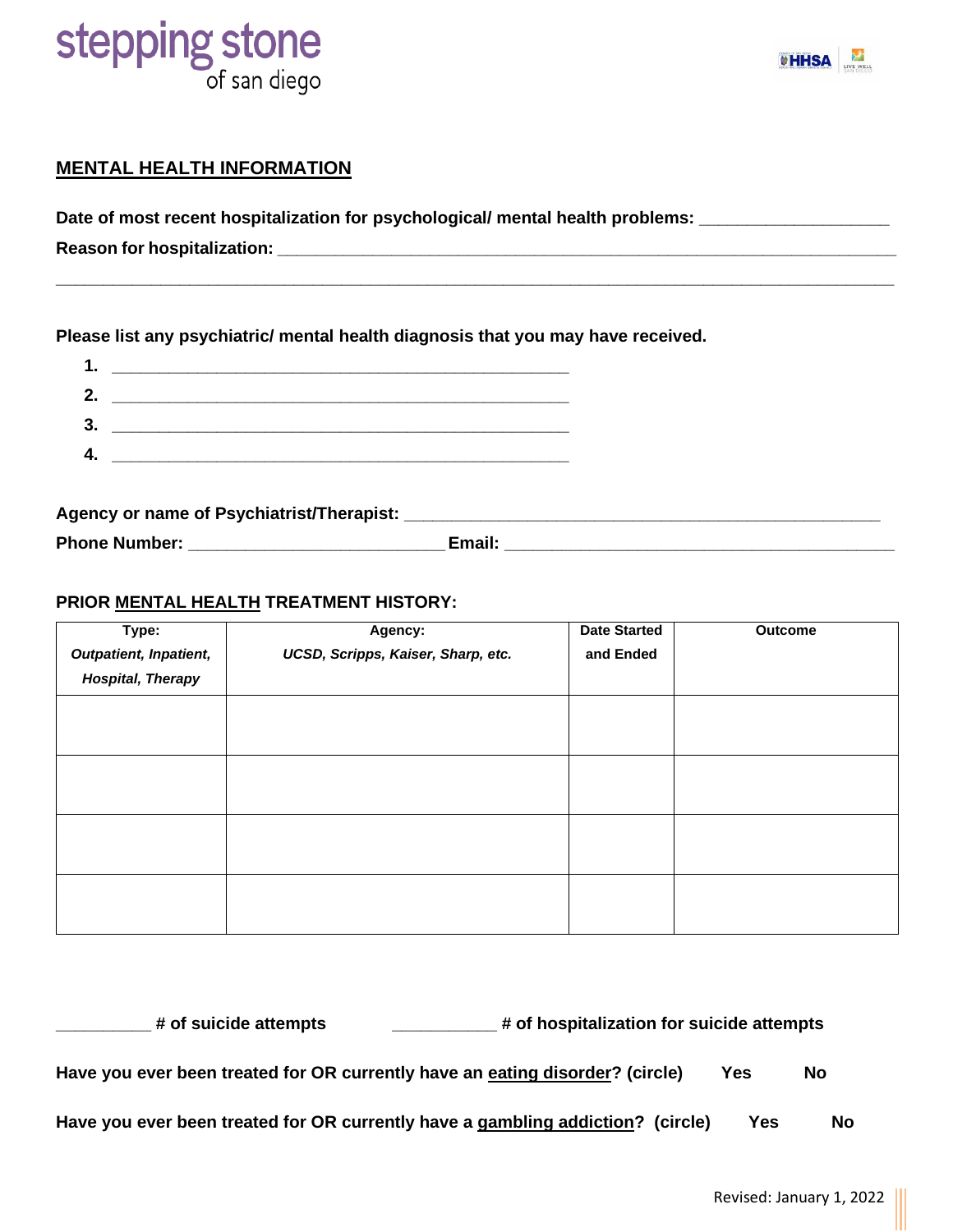# **stepping stone**



#### **Current Medication List**

**Please list all Medications currently prescribed: (Examples –** *Benzodiazepine aka Benzo's, Wellbutrin, Tramadol, Vicodin, Valium etc.***)** 

| Name of controlled medication                                                                             | <b>Prescribed dosage</b> | <b>Reason/Symptom it treats</b> |
|-----------------------------------------------------------------------------------------------------------|--------------------------|---------------------------------|
|                                                                                                           |                          |                                 |
|                                                                                                           |                          |                                 |
|                                                                                                           |                          |                                 |
|                                                                                                           |                          |                                 |
|                                                                                                           |                          |                                 |
|                                                                                                           |                          |                                 |
|                                                                                                           |                          |                                 |
|                                                                                                           |                          |                                 |
|                                                                                                           |                          |                                 |
|                                                                                                           |                          |                                 |
|                                                                                                           |                          |                                 |
|                                                                                                           |                          |                                 |
|                                                                                                           |                          |                                 |
|                                                                                                           |                          |                                 |
|                                                                                                           |                          |                                 |
|                                                                                                           |                          |                                 |
|                                                                                                           |                          |                                 |
|                                                                                                           |                          |                                 |
| Are you on a medically assisted treatment? (Examples - Methadone, Vivitrol, Suboxone) ______ yes ______no |                          |                                 |
| Name of prescribing facility:                                                                             |                          |                                 |
| Name of prescribing physician:                                                                            |                          |                                 |

**\*\* If you receive a new medication prior to intake or should prescriptions change while in program, you MUST INFORM staff. We may need to consult with the prescribing physician about your status of entry or continued care in treatment. Any non-disclosure may result in delay of intake or discharge.**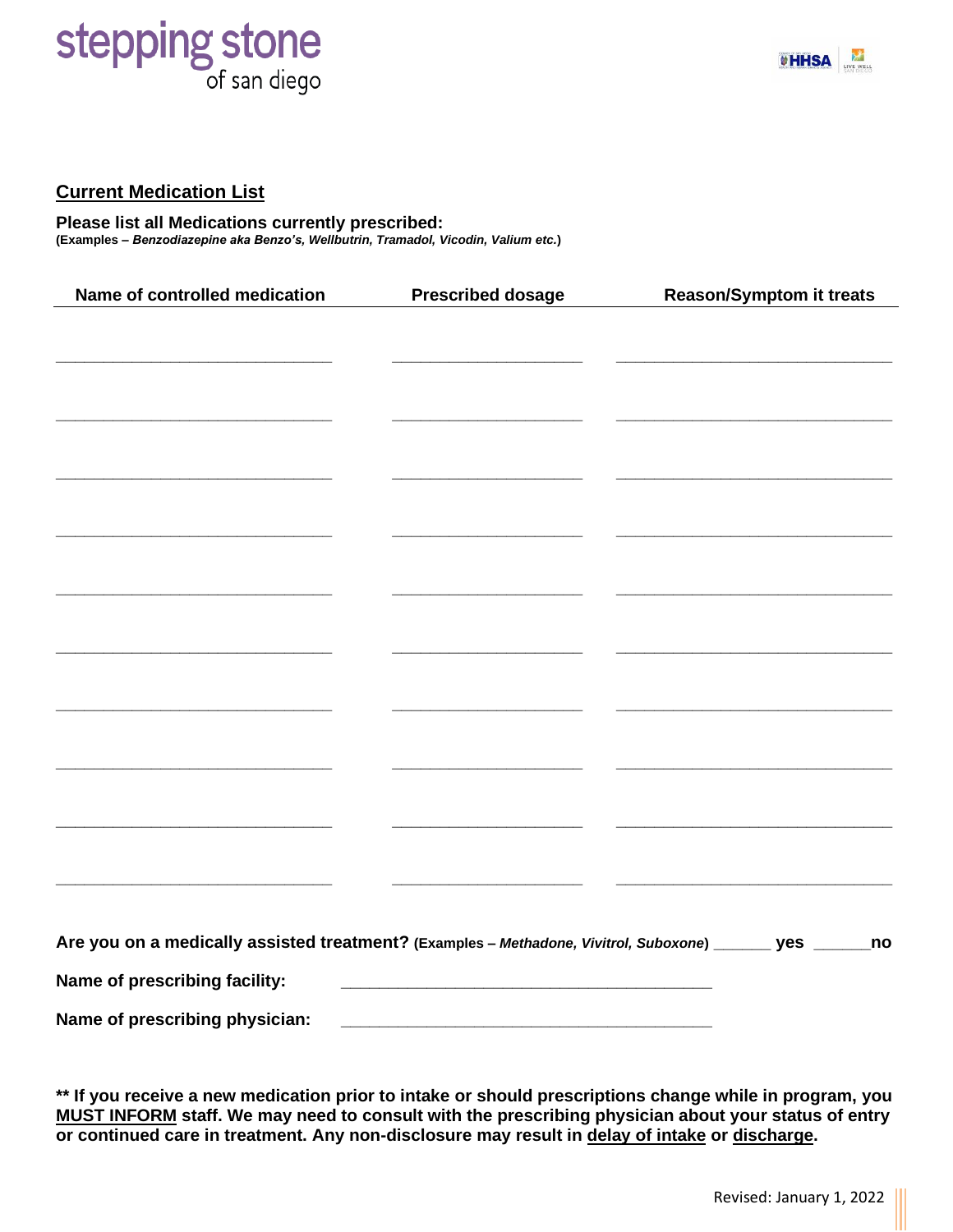



#### **Alcohol & Drug History**

Client Name: Date:\_\_\_\_\_\_\_\_\_\_\_\_\_\_

| <b>Drug</b><br>(Circle if Ever Used)      | <b>Drug Name</b> | Age<br>First<br><b>Used</b> | Age<br>Regular<br>Use<br><b>Began</b> | Frequency<br>30 Days Prior to<br><b>Treatment</b> | <b>Usual Route</b><br>(Oral, Smoke,<br>Inhalation, I.V.) | Date Last<br><b>Used</b> | Average<br><b>Amount Used</b><br>at One<br><b>Setting</b> | Problem<br>Rank* |
|-------------------------------------------|------------------|-----------------------------|---------------------------------------|---------------------------------------------------|----------------------------------------------------------|--------------------------|-----------------------------------------------------------|------------------|
| <b>Alcohol</b>                            |                  |                             |                                       |                                                   |                                                          |                          |                                                           |                  |
| Amphetamine                               |                  |                             |                                       |                                                   |                                                          |                          |                                                           |                  |
| Cocaine                                   |                  |                             |                                       |                                                   |                                                          |                          |                                                           |                  |
| <b>Heroin</b>                             |                  |                             |                                       |                                                   |                                                          |                          |                                                           |                  |
| Marijuana/Hash                            |                  |                             |                                       |                                                   |                                                          |                          |                                                           |                  |
| <b>Other Opiates</b>                      |                  |                             |                                       |                                                   |                                                          |                          |                                                           |                  |
| <b>Sedatives</b>                          |                  |                             |                                       |                                                   |                                                          |                          |                                                           |                  |
| <b>Hallucinogens</b>                      |                  |                             |                                       |                                                   |                                                          |                          |                                                           |                  |
| <b>Inhalants</b>                          |                  |                             |                                       |                                                   |                                                          |                          |                                                           |                  |
| <b>Club Drugs</b>                         |                  |                             |                                       |                                                   |                                                          |                          |                                                           |                  |
| <b>PCP/Angel Dust</b>                     |                  |                             |                                       |                                                   |                                                          |                          |                                                           |                  |
| <b>Non-Prescribed</b><br><b>Methadone</b> |                  |                             |                                       |                                                   |                                                          |                          |                                                           |                  |
| <b>Over The Counter</b>                   |                  |                             |                                       |                                                   |                                                          |                          |                                                           |                  |
| Other                                     |                  |                             |                                       |                                                   |                                                          |                          |                                                           |                  |

\**Rank is numerical with 1 being most troubling substance*.

Staff Signature:**\_\_\_\_\_\_\_\_\_\_\_\_\_\_\_\_\_\_\_\_\_\_\_\_\_\_\_\_\_\_\_\_\_\_\_\_\_\_\_\_\_\_\_\_** Date:\_\_\_\_\_\_\_\_\_\_\_\_\_\_\_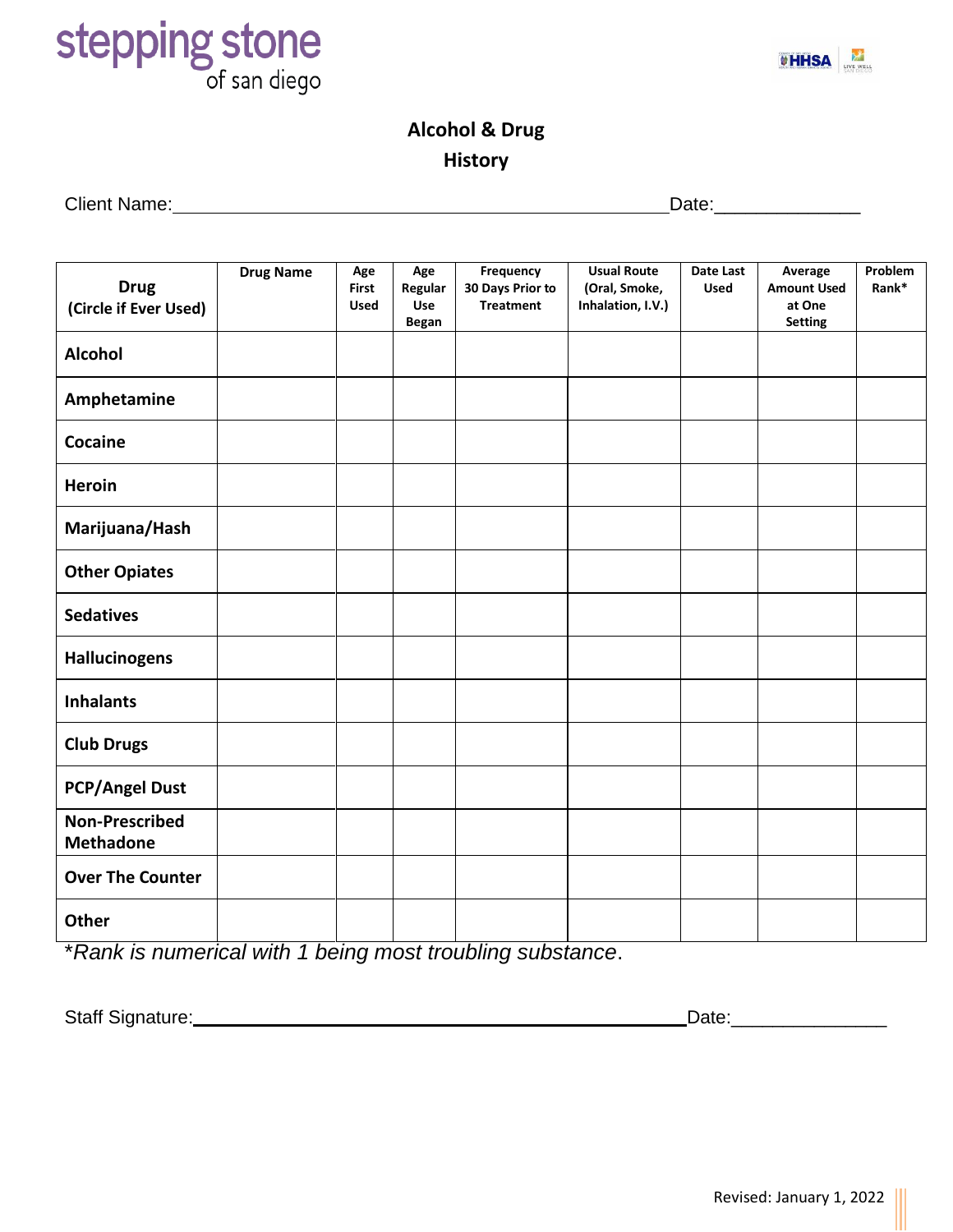

### stepping stone of san diego

#### *Limits on Client/Therapist/Treatment Team Confidentiality*

Although confidentiality and privileged communication remain rights of all clients of mental health practitioners according to the law, there are conditions that the therapist/staff counselor is required to disclose confidential information to the appropriate persons.

- You have disclosed, or your therapist believes, that you are a danger to yourself.
- You have disclosed, or your therapist believes, that you are a danger to others.
- You have disclosed child neglect, sexual abuse, physical abuse, and/or emotional abuse in the home.
- You have disclosed knowledge of child neglect, sexual abuse, physical abuse, and/or emotional abuse in the home.
- You or someone else's child has witnessed domestic violence.
- You are a person over 65 and your therapist believes you are the victim of physical abuse and/or serious neglect.
- You disclose elder abuse either in your own home or in the community at large.
- You are unable to care for yourself and would be considered gravely disabled.
- You waive your rights of privilege or give consent to limited disclosure by your therapist.

*Group* – Staff group facilitators will maintain confidentiality with the exception of the above circumstances, but cannot guarantee your confidentiality by other group members. It is requested that group members maintain confidentiality with each other in order to provide safety. *Any breach of confidentiality may be grounds for discharging from the program.*

*Treatment Team* – Confidentiality within the Treatment Team is maintained with the exception of the above circumstances. It is understood by the undersigned that confidentiality extends to the treatment team and that the treatment team consist of staff, interns, and clinical staff.

\_\_\_\_\_\_\_\_\_\_\_\_\_\_\_\_\_\_\_\_\_\_\_\_\_\_\_\_\_\_\_\_\_\_\_\_\_ \_\_\_\_\_\_\_\_\_\_\_\_\_\_\_\_\_\_\_\_\_\_\_\_\_\_

\_\_\_\_\_\_\_\_\_\_\_\_\_\_\_\_\_\_\_\_\_\_\_\_\_\_\_\_\_\_\_\_\_\_\_\_\_ \_\_\_\_\_\_\_\_\_\_\_\_\_\_\_\_\_\_\_\_\_\_\_\_\_\_

 **(Print Name)**

I constant in the state of the state of the above information and consent

the parameters of confidentiality in my treatment.

**Signature of Client Community Community Community Community Community Community Community Community Community** 

**Signature of Staff Date**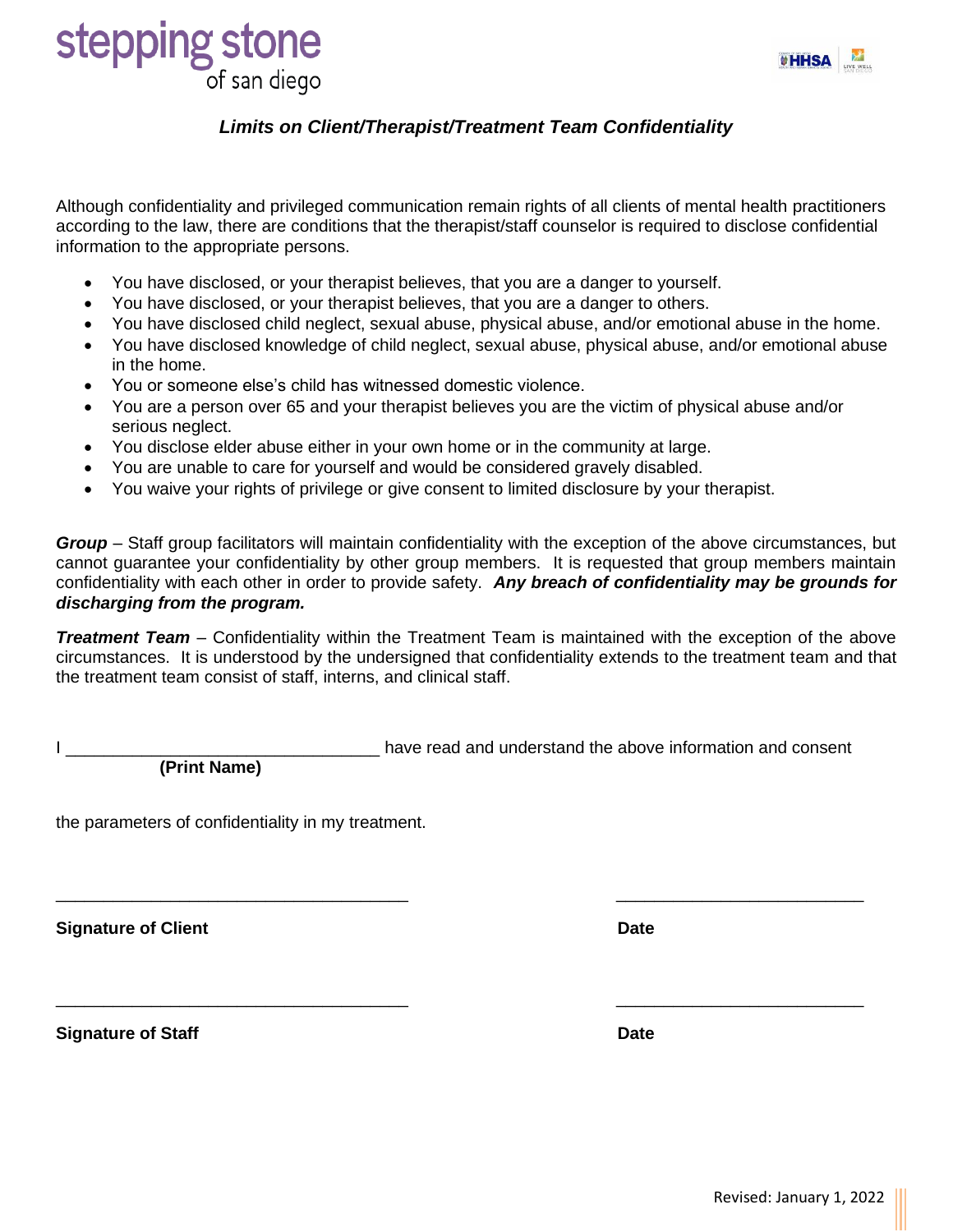### stepping stone of san diego



#### **Statement of Non-Discrimination**

Stepping Stone of San Diego ("Stepping Stone") is committed to complying with the Americans with Disabilities Act, Section 504 of the Rehabilitation Act of 1973, Fair Housing Act, and all related state and local laws. We do not discriminate against applicants or clients based on their disability, history of disability, and/or perceived disability.

Section 504 prohibits discrimination on the basis of disability in any program or activity receiving federal financial assistance. The ADA prohibits a place of public accommodation from discriminating on the basis of disability. The FHA prohibits discrimination in housing-related activities on the basis of race, creed, color, ethnicity, national origin, religion, sex, sexual orientation, gender identity and expression, age, height, weight, physical or mental ability (including HIV status), veteran status, military obligations, or marital status. The applicable law and regulations may be examined in the office of the ADA Compliance Coordinator ("Coordinator"):

#### **ADA Compliance Coordinator: Daniel Bess, 3767 Central Ave., San Diego CA 92105, daniel@steppingstonesd.org, (619) 584-4010 Ext. 115**

#### **Requests for Accommodation**

Stepping Stone is committed to providing reasonable accommodations to applicants or clients with a disability to help them have full and equal enjoyment and access to our services. A reasonable accommodation, by definition, does not 1) impose an undue financial and/or administrative burden, 2) fundamentally alter the nature of our goods and services, or 3) pose a direct threat to the health and safety of others.

Individuals seeking an accommodation must contact Stepping Stone's Coordinator. Stepping Stone's other personnel and staff cannot grant/deny accommodation requests, and are instructed to refer the requesting party to the Coordinator. All requests for accommodation must be submitted in writing with supporting medical documentation (unless expressly exempted by the Coordinator in the Coordinator's sole discretion). Such supporting documentation must specify how the individual's impairment substantially limits one or more major life activities. In general, the supporting documentation must be dated less than three years from the date of the request and must be completed by a qualified professional in the area of the requesting party's disability. To help ensure timely consideration and implementation, individuals making a request for an accommodation are asked to contact the Coordinator at least two weeks prior to when the accommodation is needed.

After the Coordinator receives the written request and supporting documentation, the Coordinator will engage the requesting party in the interactive process to determine the appropriate reasonable accommodation(s). A requesting party's failure to engage in the interactive process is grounds for denying an accommodation request.

The Coordinator will strive to provide the individual with a written decision on each request for accommodation within 14 days of their submission. Individuals who are unsatisfied with the accommodations and/or the process are asked to contact the Director of Operations, Prabha Singh by phone (619) 584-4010 Ext. 111 or email prabha@steppingstonesd.org, to discuss the issue further. Individuals may also file a complaint with the relevant federal, state, and local agencies, including but not limited to the U.S. Department of Housing and Urban Development and/or the California Department of Fair Employment and Housing.

**I (print name) \_\_\_\_\_\_\_\_\_\_\_\_\_\_\_\_\_\_\_\_\_\_\_\_\_\_\_, have read Stepping Stone's Disability and Reasonable Accommodation guidelines and understand it's meaning. By singing this, I acknowledge Steeping Stone's commitment to providing reasonable accommodations to applicants or clients with a disability to help them have full and equal enjoyment and access to our services.**

**\_\_\_\_\_\_\_\_\_\_\_\_\_\_\_\_\_\_\_\_\_\_\_\_\_\_\_\_\_\_\_\_\_\_\_\_\_ \_\_\_\_\_\_\_\_\_\_\_\_\_\_\_**